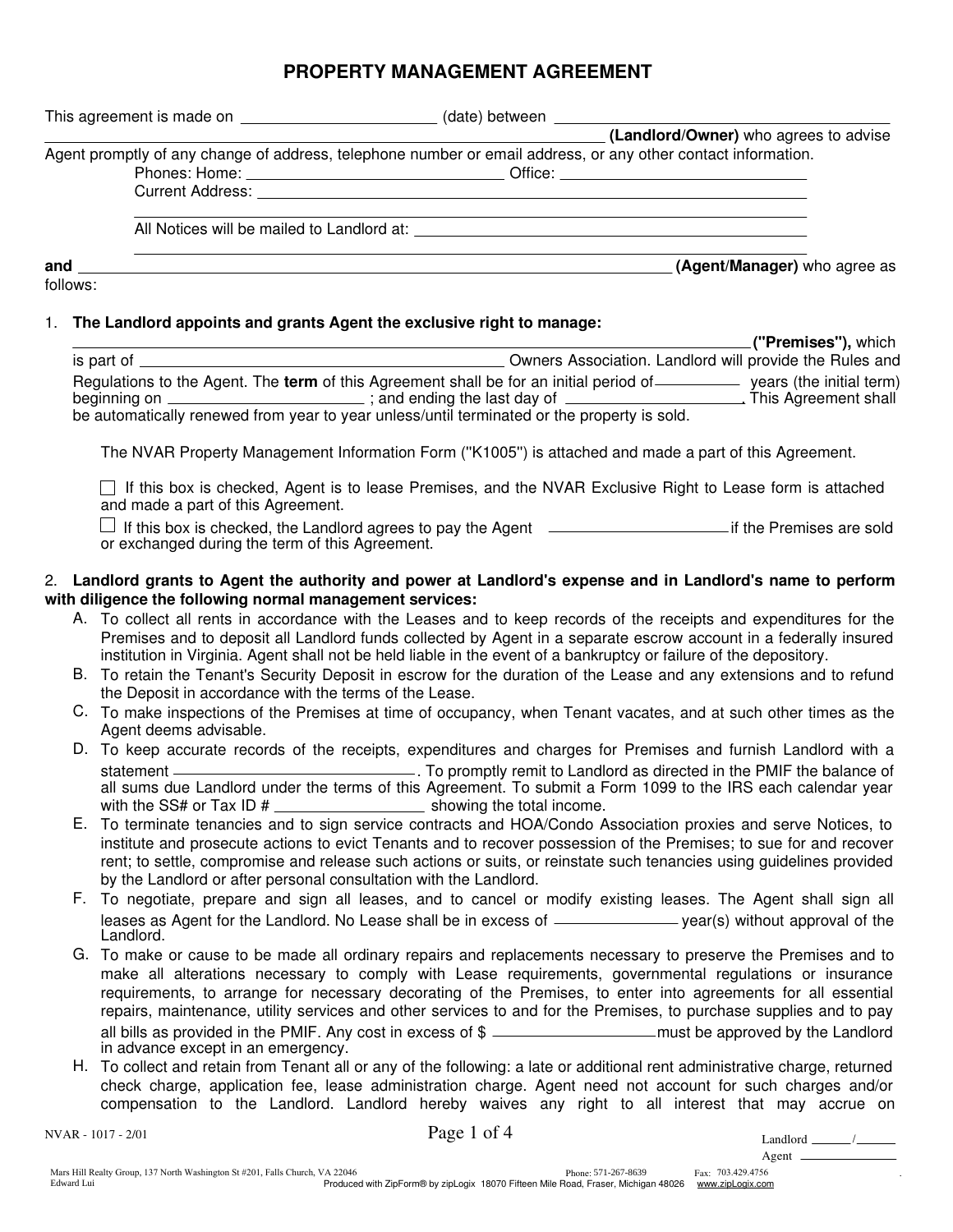Tenant's Security Deposit and acknowledges that any interest accruing in excess of that paid to Tenant shall accrue to the benefit of Agent.

3. **Compensation:** As Compensation for the above normal management services, Landlord will pay Agent a fee of  $\frac{1}{2}$  per month or *multimes* of the monthly rent. This fee shall be deducted from the Landlord's account or payable by the Landlord by the *day* day of the month.

4. **Other Service and Fees:** For other services beyond the normal management duties Landlord agrees to compensate Agent as follows:

| <b>SERVICE</b>                                                                                          | \$FEE | % OF MONTH<br><b>RENT</b> | % TOTAL<br><b>EXPENSES</b> | <b>OTHER</b> |
|---------------------------------------------------------------------------------------------------------|-------|---------------------------|----------------------------|--------------|
| Preparing Premises for sale or for<br>rent or for the re-occupancy of<br>Landlord                       |       |                           |                            |              |
| Managing during vacancy                                                                                 |       |                           |                            |              |
| Managing a furnished rental                                                                             |       |                           |                            |              |
| Appearing in court                                                                                      |       |                           |                            |              |
| Insurance claim coordination                                                                            |       |                           |                            |              |
| Attending HOA/Condo meetings                                                                            |       |                           |                            |              |
| Obtaining multiple bids                                                                                 |       |                           |                            |              |
| Acting as an Attorney in Fact                                                                           |       |                           |                            |              |
| Lease renewal or extension                                                                              |       |                           |                            |              |
|                                                                                                         |       |                           |                            |              |
|                                                                                                         |       |                           |                            |              |
| Making scheduled payments on trust,<br>mortgage, Condo/HOA as shown on<br>PMIF from Landlord's account. |       |                           |                            |              |

## 5. **Agent shall not be responsible for the default or any consequence in the terms of any trust or mortgage or payment. In case the disbursements are in excess of the receipts, the Landlord agrees to pay such excess promptly. The Agent is not obligated to advance its own funds on behalf of the Landlord.**

6. **Expense reimbursement:** Agent shall be reimbursed for actual costs of materials or services expended on behalf of Landlord. Such services shall include, but not be limited to: Long distance telephone or copying charges, postage, key duplication, faxing, mileage, duplicate/reprinting statements, and advertising.

## 7. **Landlord and Agent mutually agree that:**

- A. Landlord will maintain on deposit with the Agent, a minimum balance of \$ \_\_\_\_\_\_\_\_\_\_\_\_\_\_\_\_\_\_\_\_\_\_\_\_ in a contingency reserve account. When Agent is required to make payments on mortgages, HOA or Condo fees, taxes or insurance, Landlord is required to maintain on deposit actual amounts due for these expenditures. Landlord shall give Agent days advance notice to make any additional monthly or recurring payments. Landlord deposits are held in an escrow account which may bear interest. Agent shall not be required to pay interest to Landlord.
- B. Landlord will provide the Agent with all current warranties, service contracts, and the names and phone numbers of any tradespeople Landlord wants the Agent to use for routine service. Agent will attempt to use these contractors. Landlord will provide Agent with a list of known defects which may affect habitability.

.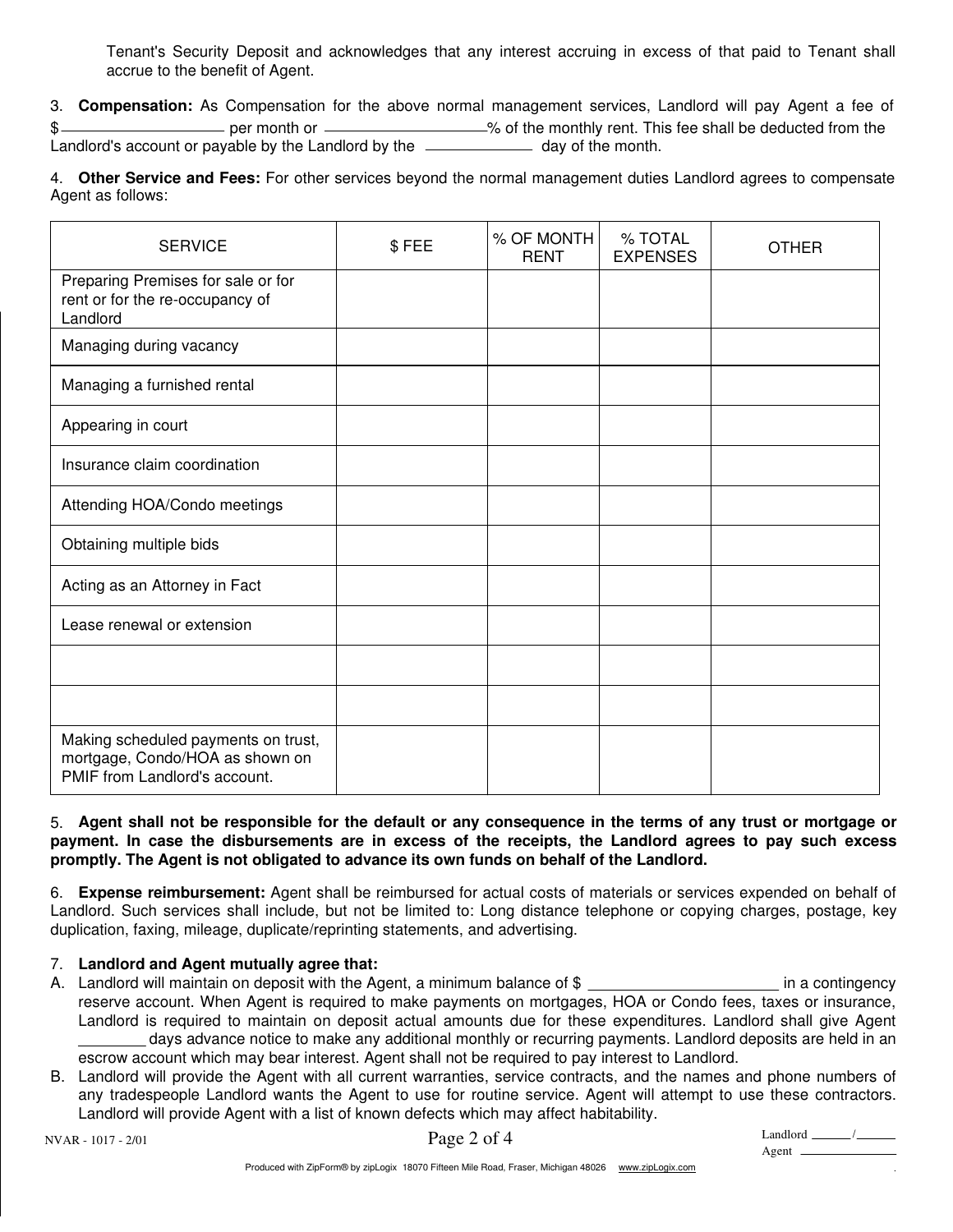C. Agent is not required to advance funds on the Landlord's behalf. If the balance in the Owners reserve account falls below the amount required, the Landlord shall remit funds to replenish the account. Agent reserves a first lien against the Premises and the rents collected or to be collected under a Deed of Lease for any expenditures made by the Agent for the benefit of the Landlord and not reimbursed to Agent by Landlord. If the Agent advances any funds to pay any expenses for the Landlord, such advance shall be considered a loan subject to repayment with interest at per annum. The Landlord shall reimburse the Agent, including interest. The Agent may deduct such

amounts from funds due the Landlord. Landlord will pay any attorney fees expended to collect unpaid sums and interest due agent.

- D. Landlord shall be responsible for obtaining and maintaining any rental licenses required by any governmental body. Landlord represents that the Premises are in compliance with local zoning and building codes. Smoke detectors are installed as required. The building  $\Box$  was or  $\Box$  was not built prior to 1978. Lead based paint tests  $\Box$  have (copy attached)  $\Box$  have not been performed. Radon tests  $\Box$  have (copy attached)  $\Box$  have not been performed.
- Landlord will provide Agent with copies of fire insurance policies and carry public liability insurance with a minimum E. naming the Agent as additional insured. Unless the Landlord provides a certificate coverage of \$

of coverage to the Agent within days, the Agent may contract for such coverage at the Landlord's expense. Coverage for code enforcement, water damage, flood or sewer backup, and rent replacement are also suggested. Landlord will provide vandalism coverage for any Premises vacant more than 30 days.

- Landlord shall indemnify and hold harmless Agent from all costs, expenses, suits, liabilities, damages and claims of every type, unless the Agent is adjudicated to have been negligent. Landlord shall indemnify and hold harmless Agent from all claims arising from bankruptcy or foreclosure against Landlord. The Landlord shall pay all settlements, judgements, damages, liquidated damages, penalties, forfeitures, court costs, collection fees, litigation expenses and reasonable attorney's fees for suits initiated or defended on his behalf. F. G.
- Landlord shall pay all expenses incurred by Agent in any proceeding or suit involving an alleged violation by the Agent or Landlord of any constitutional provision, statute, law, or regulation pertaining to fair employment, fair credit, fair housing, disability access, or environmental protection during the Agent's performance of duties under this Agreement, unless the Agent is adjudicated to have personally, and not in a representative capacity violated the law, statute or provision. Agent is not required to employ counsel to represent Landlord in any such proceeding or suit.
- 8. **Resident Agent for Non-Resident Landlord:** Any individual nonresident of Virginia who owns and leases residential real Property consisting of more than four units in Virginia shall have an Agent who is a resident and maintains a business office within the Commonwealth of Virginia. The Landlord designates:

| Name.  |                                |  |
|--------|--------------------------------|--|
| dress: |                                |  |
| Phone: | as<br>Resident Agent.<br>, the |  |

9. **Contact Person:** If Landlord is a partnership, trust, corporation or other entity, or if Landlord consists of two or more individuals, the Landlord agrees that the following designated individual shall have the authority to act on behalf of the entity for all purposes of this Agreement and that notice by Agent to this individual shall constitute notice to Landlord:

| Name:           |  |
|-----------------|--|
| Addrey<br>. כסט |  |
| Phone.          |  |

10. **Tax Reports:** Landlord  $\Box$  is  $\Box$  is not a nonresident alien. Landlord  $\Box$  is  $\Box$  is not a resident of Virginia. Landlord is responsible for filing the appropriate forms with the Internal Revenue Service (IRS) and for non-residential property owners with the Virginia Department of Taxation.

#### 11. **Termination:**

A. This Agreement may be terminated by either Party with \_\_\_\_\_\_\_\_\_\_\_ days Notice. In the event Landlord terminates this Agreement during the original term or any subsequent renewal period, or in the event of a foreclosure or sale, Agent shall be entitled to an early termination fee equal to *\_\_\_\_\_\_\_\_\_\_\_\_\_ %* of all gross rents due under the remaining Lease term as of the effective date of termination. Agent shall forward Tenant's security deposit to Landlord and Notice of mailing to Tenant. As of mailing, Agent shall have no further obligation or liability concerning the security deposit. Landlord's reserve account shall be distributed within *diana Largus after termination*, less any outstanding invoices or obligations and the early termination fee, along with an accounting of funds. Should there be any outstanding obligations against the Landlord's account or a deficit in that account, any amounts received by Agent shall be applied first to satisfy those obligations and then disbursed to Landlord. Landlord waives all protest and defenses against Agent for these disbursements. Landlord agrees to remit immediately to Agent all monies due Agent in accordance with this Agreement.

Page 3 of 4  $\qquad$ 

| Landlord |  |
|----------|--|
| Agent    |  |

.